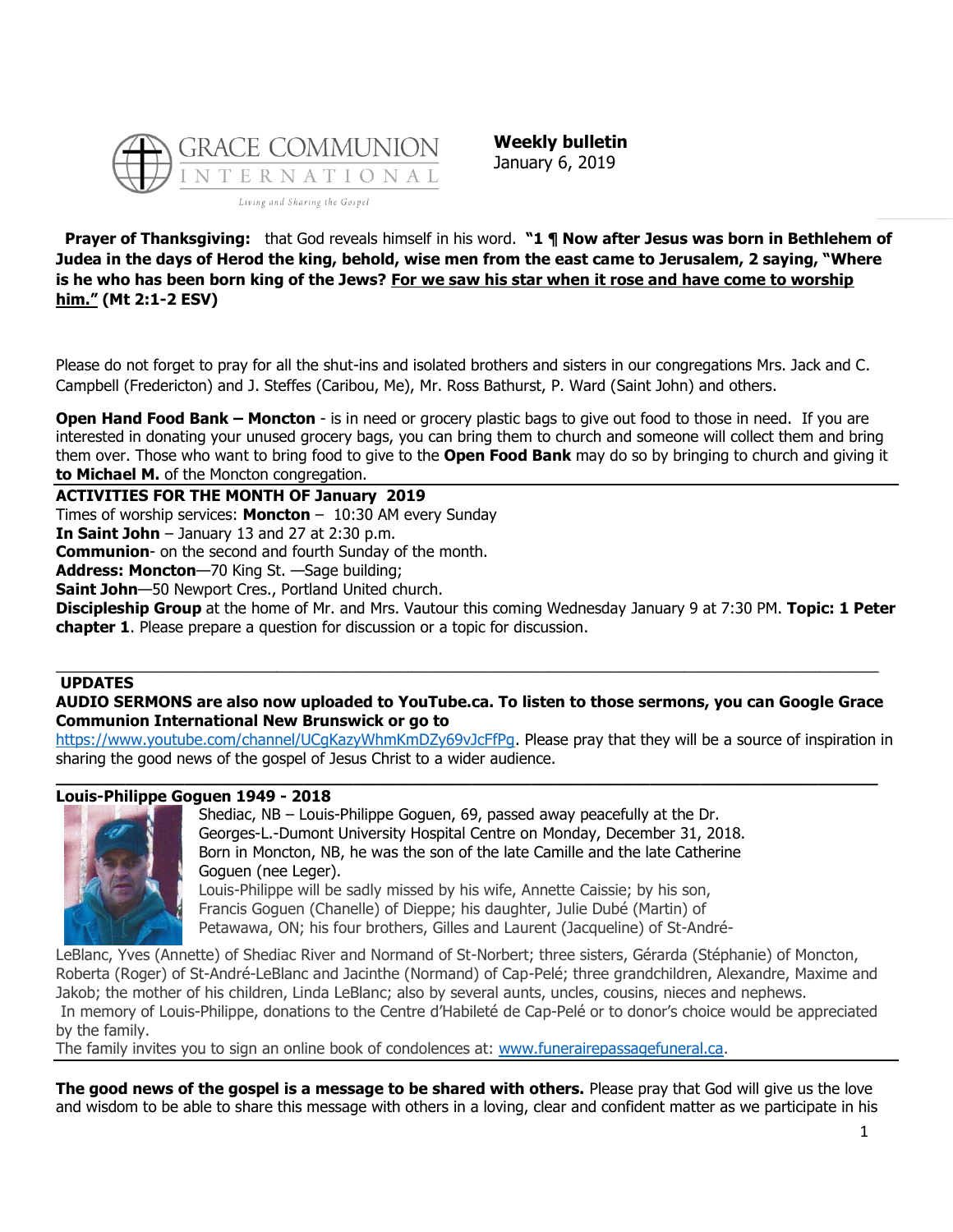missional work on the earth in our generation. "**5 ¶ Conduct yourselves wisely toward outsiders, making the best use of the time. 6 Let your speech always be gracious, seasoned with salt, so that you may know how you ought to answer each person." (Col 4:5-6 ESV)**

**Please pray** that God will put an end to the senseless violence happening in North America continent and other parts of the world.

**Pray that we will see the good works that God has prepared for us in advance** so that we can enthusiastically participate in the on-going work He is doing now on this earth in bringing people in relationship with him in Jesus by the Holy Spirit.

**Please pray, as per Jesus instructions, the disciples prayer**, **"Our Father in heaven, hallowed be your name. <sup>10</sup> Your kingdom come, your will be done, on earth as it is in heaven" (Matt 6:9-10)** as our world is suffering so much and in need of complete restoration by the King of kings, Jesus. As we are his royal priesthood, let us proclaim the excellencies of him who called us out of darkness into his marvelous light, as we are instructed in 1 Peter 2.

**Pray for the world and for all people**: we live in a world that does not know the way to peace. Important to pray as we are instructed by the apostle Paul — "**1 ¶ First of all, then, I urge that supplications, prayers, intercessions, and thanksgivings be made for all people, 2 for kings and all who are in high positions, that we may lead a peaceful and quiet life, godly and dignified in every way. 3 This is good, and it is pleasing in the sight of God our Savior," (1Ti 2:1–3 ESV)**

From: **[The Surprising God](http://thesurprisinggodblog.gci.org/)** Exploring the content and application of incarnational Trinitarian theology. **WHAT SHAPE SHOULD OUR WORSHIP TAKE?**

### By [Ted Johnston](https://www.blogger.com/profile/08677739021765621811) - [November 22, 2018](http://thesurprisinggodblog.gci.org/2018/11/what-shape-should-our-worship-take.html)

Worship is the church's primary ministry. Through worship, the church prepares to participate with Christ in his mission to draw the world into worship.[1] Worship and mission are thus integrally connected. Knowing this leads us to ask: What shape should our worship take? The answer from Scripture and 2,000 years of Christian experience is that authentic Christian worship is Christ-centered and gospel-shaped.

This understanding has significant implications for how we approach liturgy (our form of worship). Though some Christians favor what is sometimes called "non-liturgical" or "free" worship, it can be argued on the basis of Scripture and Christian history that a liturgical form of worship (one that follows the pattern shown below) is a helpful, even essential tool for honoring God in worship while drawing the church together in unity of belief and practice, leading to the spiritual formation of its members, including their involvement in mission.



### **A little history about Christian liturgy**

The ancient, patristic church structured its liturgy in a way that intentionally highlighted the great events associated with Jesus and his gospel. The development of that liturgy began with a weekly Sunday celebration focused, through Word and sacrament, on Jesus' life, death and resurrection. To that was added an annual celebration of the resurrection (Easter), then a celebration of Jesus' birth (Christmas), then a celebration of Jesus' sending of the Spirit (Pentecost).

To these weekly/annual celebrations was added remembrances of Jesus' passion during Holy Week, then a season of preparation for Christmas

(Advent) and a season of preparation for Easter (Lent). Other celebrations/commemorations were eventually added to fill out the annual worship calendar that we see today, the calendar followed in the Revised Common Lectionary (RCL), which is used by many churches throughout the world (with others using similar lectionaries/liturgies).

### **Liturgy as Story**

In this historic liturgy, weekly (i.e. Sunday) and annual elements are carefully interwoven to create a cohesive whole that tells the Story of Jesus—the gospel. It's a liturgical journey that involves movement along a certain path with steps and milestones along the way, headed for an ultimate destination. The liturgy helps us not only hear the Story cognitively, but inhabit it (journey together) experientially. To pick and choose among the elements of the liturgy yields an incomplete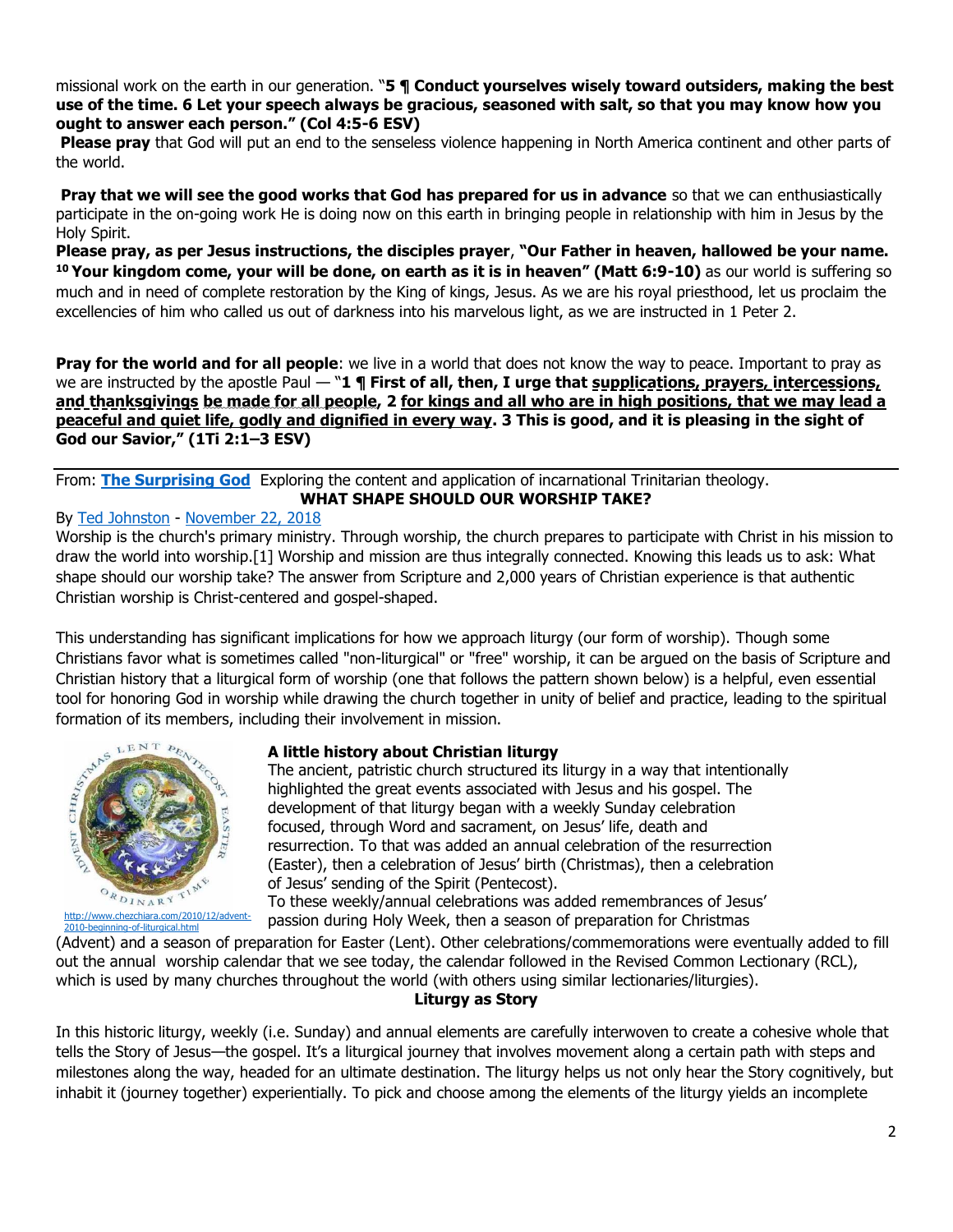Story that compromises the power of the liturgy both in engaging with God and in bringing about the transformation of the worshippers in community.

Here is a video that summarizes the Story, which focuses on Jesus and his work to redeem the world. (To see video go to <http://thesurprisinggodblog.gci.org/2018/11/what-shape-should-our-worship-take.html>

# **Related quotes**

# **From Living the Christian Year: Time to Inhabit the Story of God, by Bobby Gross of Intervarsity Christian Fellowship:**

- Remembering God's work, Christ's death and resurrection, and the Spirit's coming will change you, drawing you into deeper intimacy with God and pointing your attention to the work of the Father, Son and Spirit right now, in and around you. You'll be reminded daily that your life is bigger than just you, that you are part of God's huge plan that started before time and will continue into eternity. Keeping liturgical time, making it sacred, opens us further to this power as, year after year, we rehearse the Story of God—remembering with gratitude, anticipating with hope---and over time live more deeply the Story of our lives (quoted from flyleaf). The Christian year entails a sequence of seven seasons built around the holy days that correspond to the major events in the life of Jesus (p. 22).
- [The liturgy is] an ordered means of engaging with God, a graceful dance, if you will (p. 19).
- God is the larger context and plot in which our stories find themselves (p. 15).
- It's about sharing in the Story... participating in the life of Jesus so that we can be transformed (p. 14).
- [Through the liturgy] we identify with Jesus and vicariously participate in his life in a way that brings spiritual dividends to our own (p. 30).
- Liturgy gathers the holy community as it reads the Holy Scriptures into the sweeping tidal rhythms of the church year in which the story of Jesus and the Christian makes its rounds century after century, the large and easy interior rhythms of a year that moves from birth, life, death, resurrection, on to spirit, obedience, faith and blessing (p. 319, from Eugene Peterson).
- With each circuit through the sacred calendar, we enter more deeply into the drama of God's redemption of the world and of us. The Christian year helps us to live inside the Story that grounds us in our truest identity and gives our lives their deepest meaning. We absorb its liberating truth, we embrace its transforming goodness and we revel in its luminous beauty (p. 320).

# **From Beyond Smells and Bells, The Wonder and Power of Christian Liturgy by Mark Galli, Christianity Today editor**:

- [A] profoundly communitarian ethos is woven all through the liturgy because the liturgy is profoundly Trinitarian. If we pray it often enough, it will begin to radically change our lives. We'll start to discover that our primary duty in life is not to find ourselves, not to develop our gift, nor to make sense of life. Instead we'll realize that we are called to love others…. (p. 102).
- The primary purpose of the Church's liturgical worship is not to express our feelings toward God, but to express and impress the Personality of Christ upon us. And therefore the personality of the Trinity upon us…. Through the liturgy, the Holy Spirit brings us not only into communion with Christ, but forms us into a body with others…. Communion with the Holy Trinity and fraternal communion are inseparably the fruit of the Spirit in the liturgy (p. 105).

# **From Liturgical Theology: The Church as Worshiping Community by Simon Chan, professor at Trinity Theological College, Singapore:**

- The whole liturgy is a sacrament, that is, one transforming act and one ascending movement…. The whole liturgy is a celebration and an actualization of the gospel (p. 145).
- Between the ascension and the Parousia Christ is not physically present, but he is present eucharistically, through the presence of the Spirit. This is the unique ministry of the Spirit in the church age. The church at present is sustained by this eucharistic presence of Christ. This is why the Eucharist is so central to the liturgy of the church and the invocation of the Spirit is most particularly connected with the celebration of the Eucharist (p. 37).
- The church [being] distinct from Christ…needs to "feed on Christ" and be disciplined by Christ. And as Christ makes himself available to the church in the sacraments, the church in turn makes itself available to the world as the "embodied Christ." One can see why mission sustains the closest relationship to the Eucharist. The Eucharist is mission. It is mission in that it is making the church, the embodied Christ, available to the world. In its eucharistic